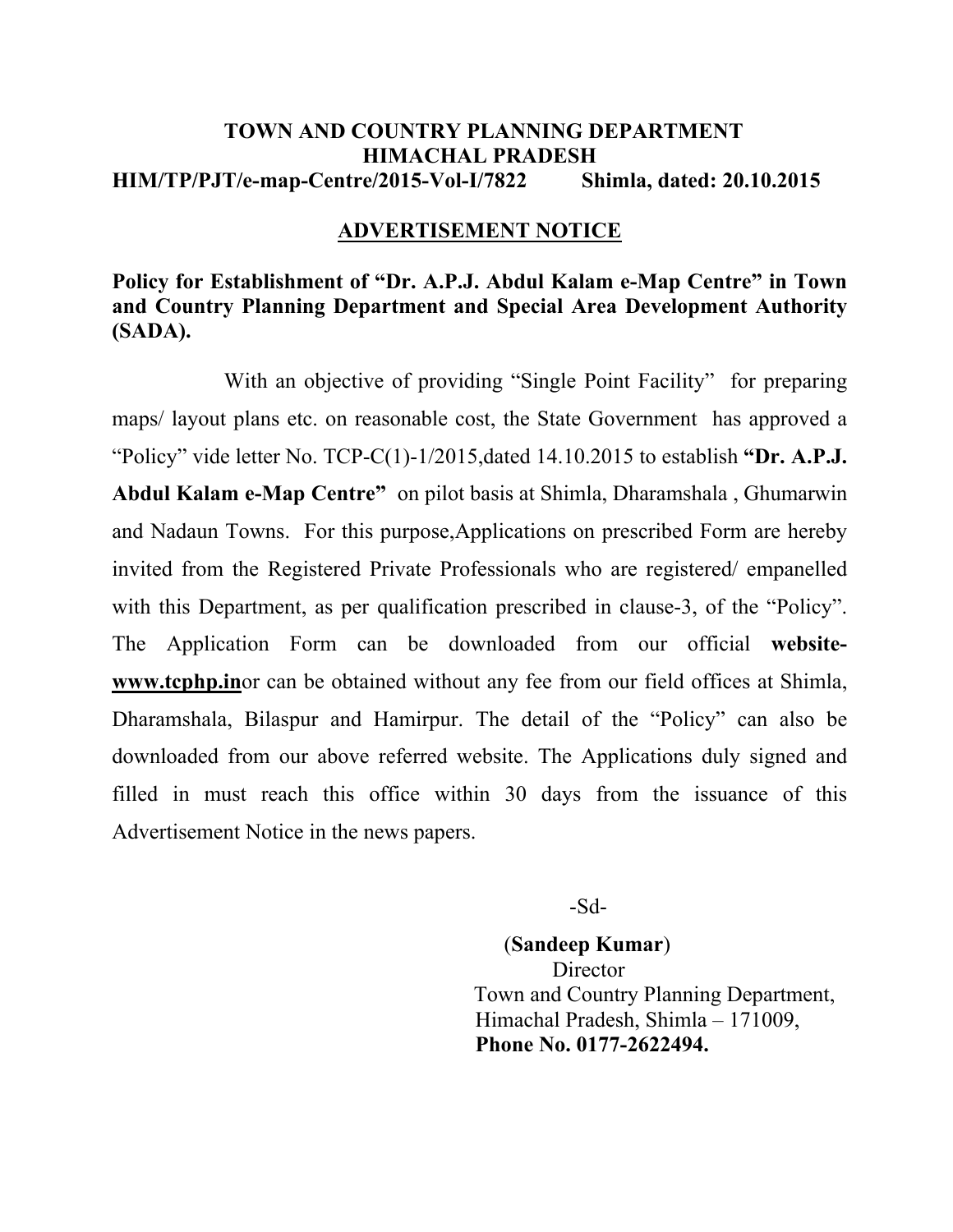# **APPLICATION FORM**

| Name                        |  |
|-----------------------------|--|
| Father's Name               |  |
| <b>Permanent Address:</b>   |  |
|                             |  |
| <b>TCP</b> Registration No. |  |
| Class of Registration:      |  |

I / we hereby certify that I/we have read all the Terms and Conditions of the "Policy" as approved by the State Government vide letter No.TCP-C (1)-1/2015 dated 14.10.2015and I/we hereby undertake to abide by each and every clause of the "Policy".

| Signature                                      |
|------------------------------------------------|
|                                                |
| Correspondence Address -------------------     |
|                                                |
|                                                |
| e-mail Address-------------------------------- |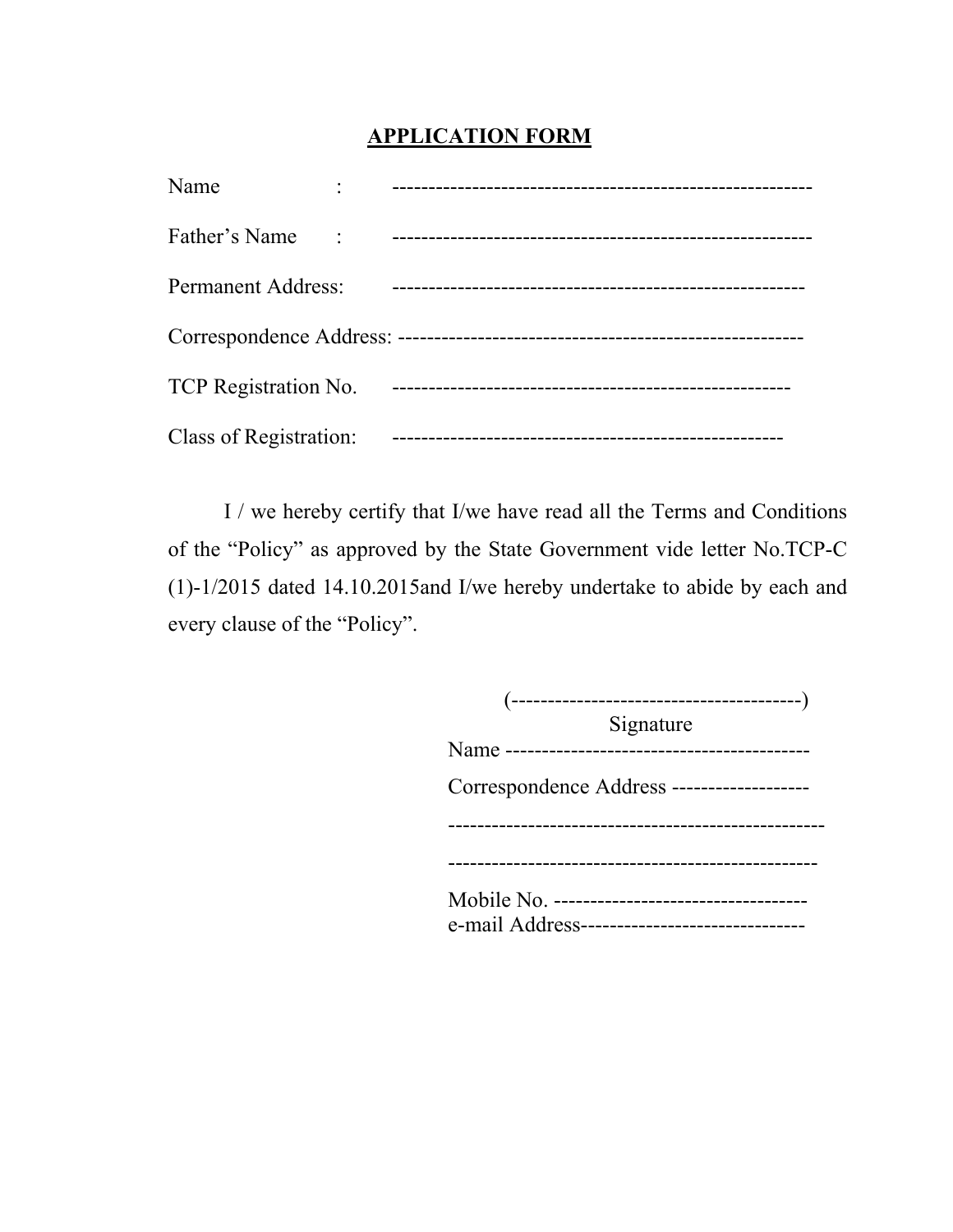No. TCP-C(1)-1/2015 Govt. of Himachal Pradesh Town and Country Planning Department

From:

The Addl. Chief Secretary (TCP) to the Govt. of Himachal Pradesh.

To

ATPICHA

The Director, Town and Country Planning Deptt., H.P. Shimla-9.

Dated, Shimla-2,

 $14 - 10 - 2015.$ 

 $10$ 

Subject:

Policy for establishment of 'Dr. A.P.J. Abdul Kalam e-Map Centre' in Town and Country Planning Department and Special Area Development Authority (SADA)

Sir,

I am directed to refer to your letter No. HIM/TP/PJT/e-Map Centre/2015/Vol-I/6790 dated 10.9.2015 on the subject cited above and to convey the approval of the Government in the policy for establishment of 'Dr. A.P.J. Abdul Kalam e-Map Centre' in Town and Country Planning Department and Special Area Development Authority (SADA) except that the land in social Housing clause be modified as discussed with you. You are, therefore, requested to take further action in the matter accordingly under intimation to this Department.

Yours faithfully 71 Janvie Raw

(Rikhi Ram) Under Secretary (TCP) to the Govt. of Himachal Pradesh. Ph. No. 2880516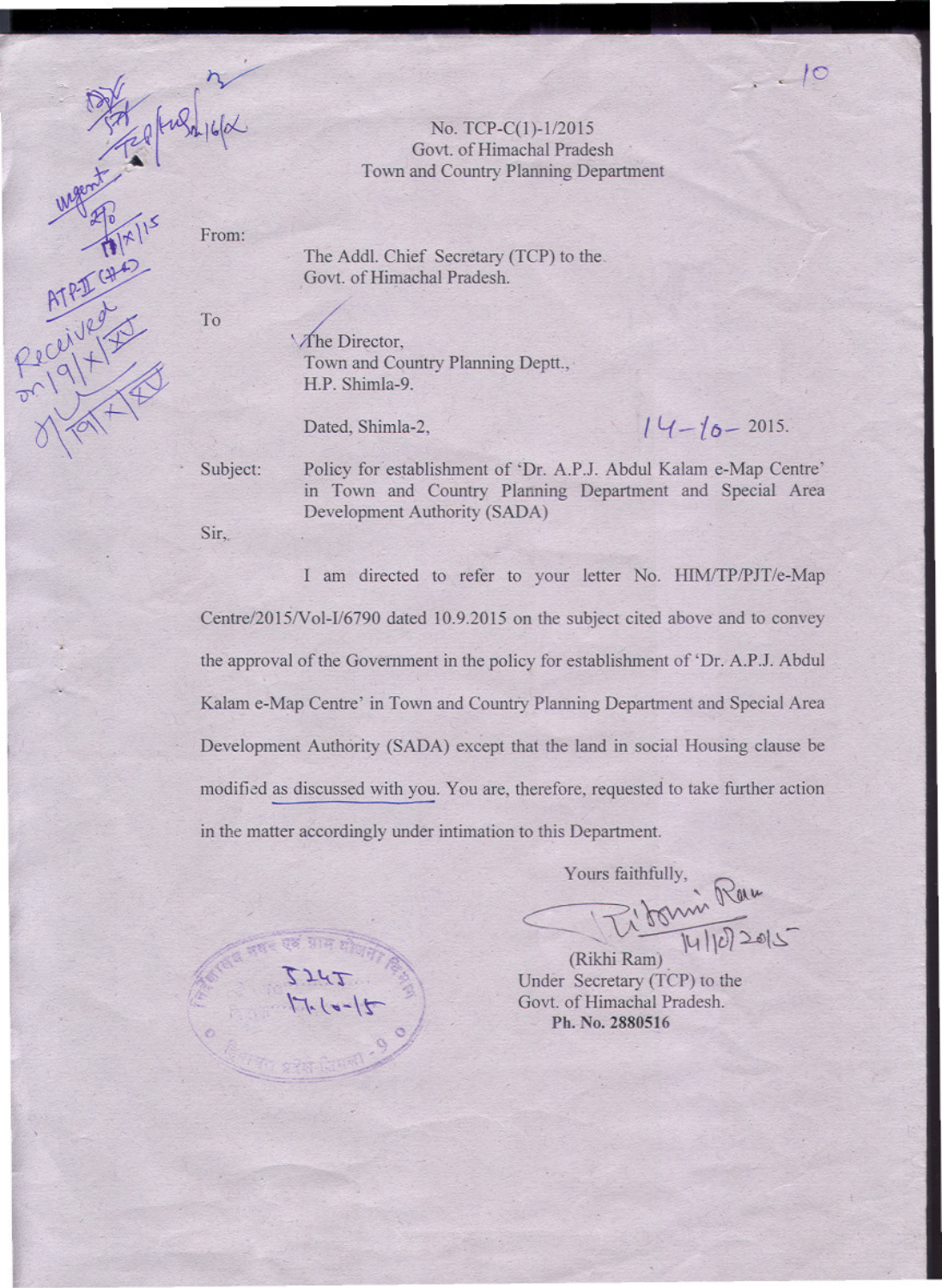### **POLICY FOR ESTABLISHMENT OF "Dr. A.P.J. ABDUL KALAM e-MAP CENTRE" IN TOWN AND COUNTRY PLANNING DEPARTMENT AND SPECIAL AREA DEVELOPMENT AUTHORITY (SADA).**

With an objective of providing "**Single Point Facility"** for preparing maps/ layout plans etc. on reasonable cost, Government has contemplated to establish **"Dr. A.P.J. Abdul Kalam e-map Centre** " on pilot basis at Shimla, Baddi- Barotiwala-Nalagarh Development Authority (BBNDA), Dharamshala, Ghumarwin and Nadaun. This policy is further aimed to curve the practice of charging unfair/ exorbitant fee by some of the private professionals.

### **1. OBJECTIVES:**

- (i) To provide Single Point Facility for preparation of map and layout of sub-division and preparation of building plan (s).
- (ii) To charge reasonable fee for the aforesaid work.
- (iii) To upload maps, layout plans, digital maps etc. for online planning permission on the system.
- (iv) To provide consultancy and to make site visits at regular intervals as required.
- (v) To educate general public about the importance and benefits of Town and Country Planning.
- (vi) To discourage deviations, un-authorized constructions and encroachment over private and Government land.
- (vii) e-governance is the key enabler for good governance.
- (viii) This is an endeavor to bridge the digital devide between Government and common man.
- (ix) It will ensure digital empowerment and easy access to digital infrastructure.
- (x) It will drive on favoritism and exorbitant pricing.

### **2. INCHARGE OF e-MAP CENTRE:**

The Town and Country Planning Department will outsource the work of **"Dr. A.P.J. Abdul Kalam e-map Centre"** to a private professional depending upon his/her eligibility, competence and selection process.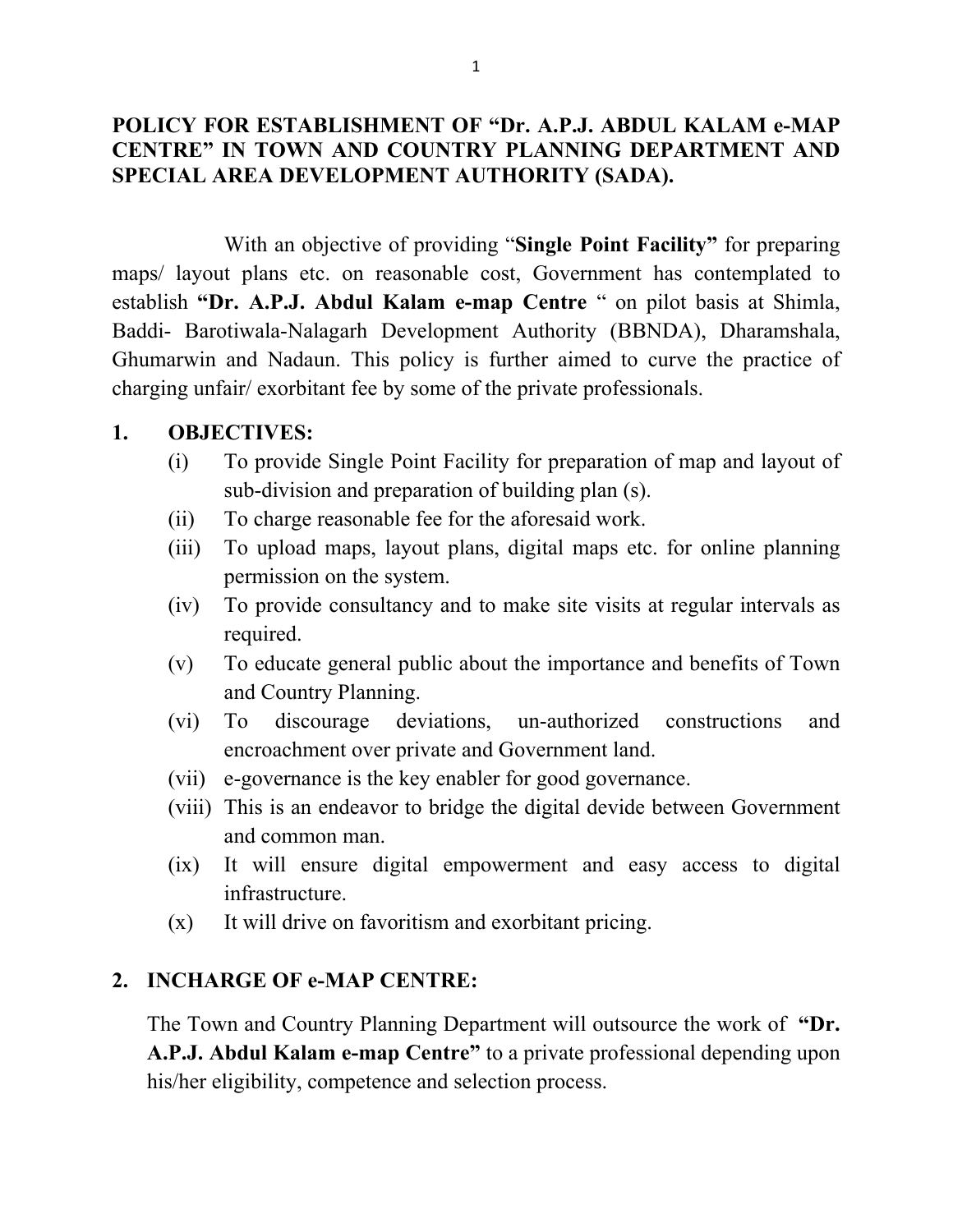### **3. ELIGIBILITY OF THE INCHARGE OF e-MAP CENTRE:**

The private professionals (individual or firms or companies) registered with the Town and Country Planning Department or Council of Architecture in class A and B having experience of 2 years, shall be eligible to apply. However, preference will be given to the professional of "A" category.

## **4. SELECTION PROCESS:**

The selection committee to be constituted under the Chairmanship of the Director (TCP) will conduct written / oral screening test depending upon the number of applicants. The written / oral screening test will be based on the Act/ Rules/ Regulations/ Byelaws of the Town and Country Planning Department as well as experience in preparation / designing of maps and execution at site. After selection he / she shall sign an Agreement with the concerned Officer of the Town and Country Planning Department or the Special Area Development Authority, as the case may be.

# **5. TERMS AND CONDITIONS FOR APPOINTMENT AS INCHARGE OF e-MAP CENTRE:**

- (i) The incharge of "**Dr. A.P.J. Abdul Kalam e-map Centre"** will be responsible to perform the following duties and responsibilities:-
	- (a) To provide Single Point Facility for preparation of map and layout of sub-division and preparation of building plan (s) in prescribed scales.
	- (b) To upload maps, layout plans, digital maps etc. for online planning permission on the system.
	- (c) To provide consultancy during construction work and to make site visits at regular intervals.
	- (d) To charge reasonable fee as prescribed for the aforesaid work.
	- (e) To educate general public about the importance and benefits of Town and Country Planning.
	- (f) To discourage deviations, un-authorized constructions and encroachment over private and Government land.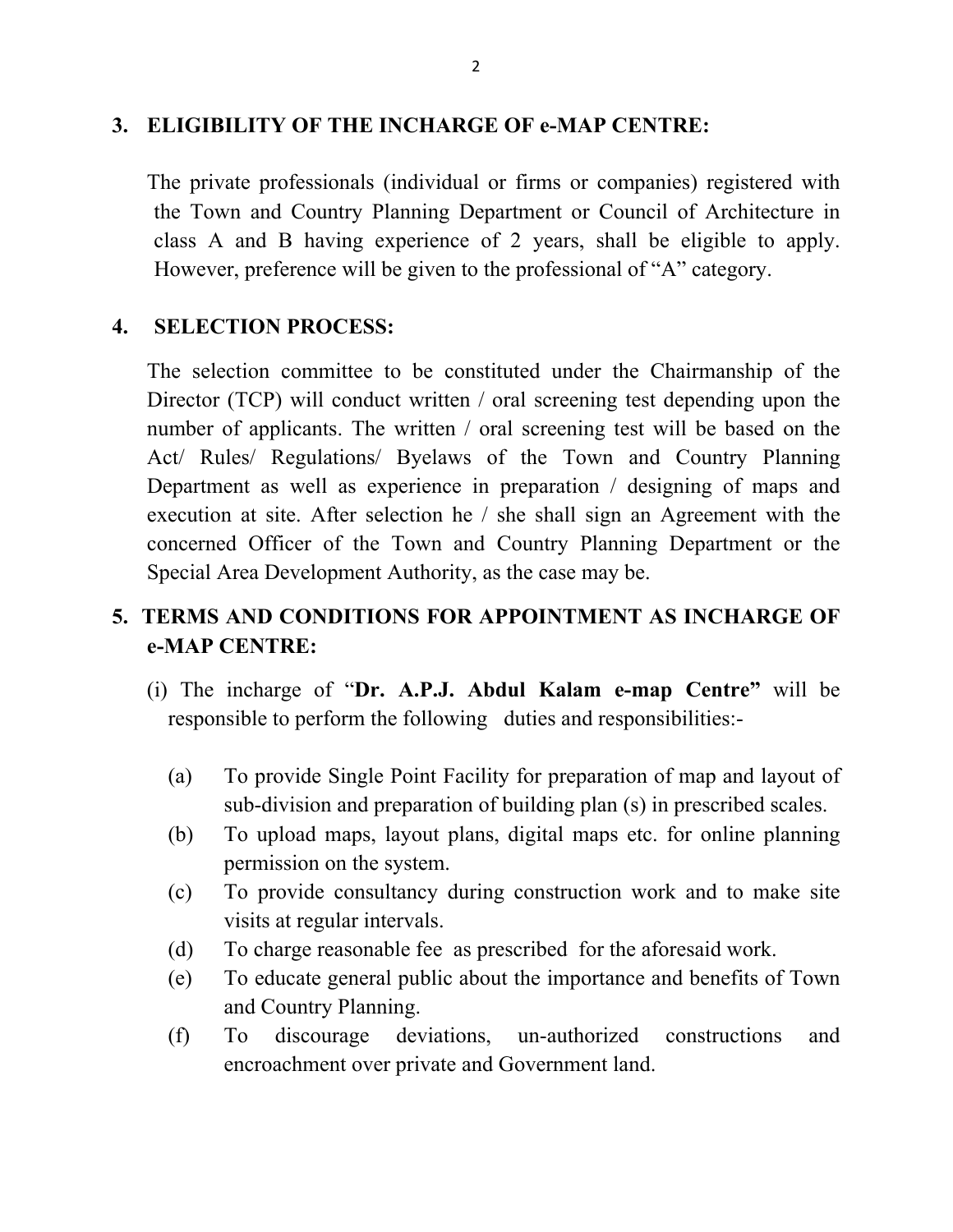- (ii) He/She will work under the overall supervision/control of Town and Country Planner/ Assistant Town Planner/Planning Officer/Chairman of the Special Area Development Authority, as the case may be.
- (iii) He/She will prepare map/ scheme strictly in accordance with the provisions as contained in the Himachal Pradesh Town Country Planning Act 1977, the Himachal Pradesh Town Country Planning Rules, 2014 including Regulations appended with these Rules, the Regulations prescribed in respective Interim Development Plans and Development Plans as well as various executive directions, policies issued in this behalf from the State and Central Governments from time to time. The building specifications and design should be simple, standardized and affordable to the general public.
- (iv) He/She will only charge the fee/ consultancy fee as fixed by the Department from time to time.
- (v) No TA/DA except the fixed honarium shall be paid.
- (vi) He/She will not be entitled to claim as an Officer/official of the Town and Country Planning Department or the Special Area Development Authority, as the case may be.
- (vii) He/She will be bound to restrain himself/herself as well as his/her staff from any type of malpractices while serving the general public.
- (viii) He/She shall be bound to engage staff including Structural Engineer if he/ she is not a Structural Engineer for his/her office with the prior permission of the Director, Town and Country Planning Department Himachal Pradesh, Shimla.
- (ix) Tenure of the Agreement shall be for one year which can be extended further year to year basis depending upon the work and conduct of the Incharge and his/her staff. However, in case he / she and his / her staff is found to be involved in any kind of malpractices, the contract shall be liable to be terminated by the Director, Town and Country Planning Department Himachal Pradesh, Shimla / Chairman Special Area Development Authority, as the case may be, at any time without assigning any reason. He / she will be black listed in case any malpractices are found against him / her or any of the staff.
- (x) Accommodation for housing of **" Dr. A.P.J. Abdul Kalam e-map Centre"**, furniture and power supply shall be provided by the Town and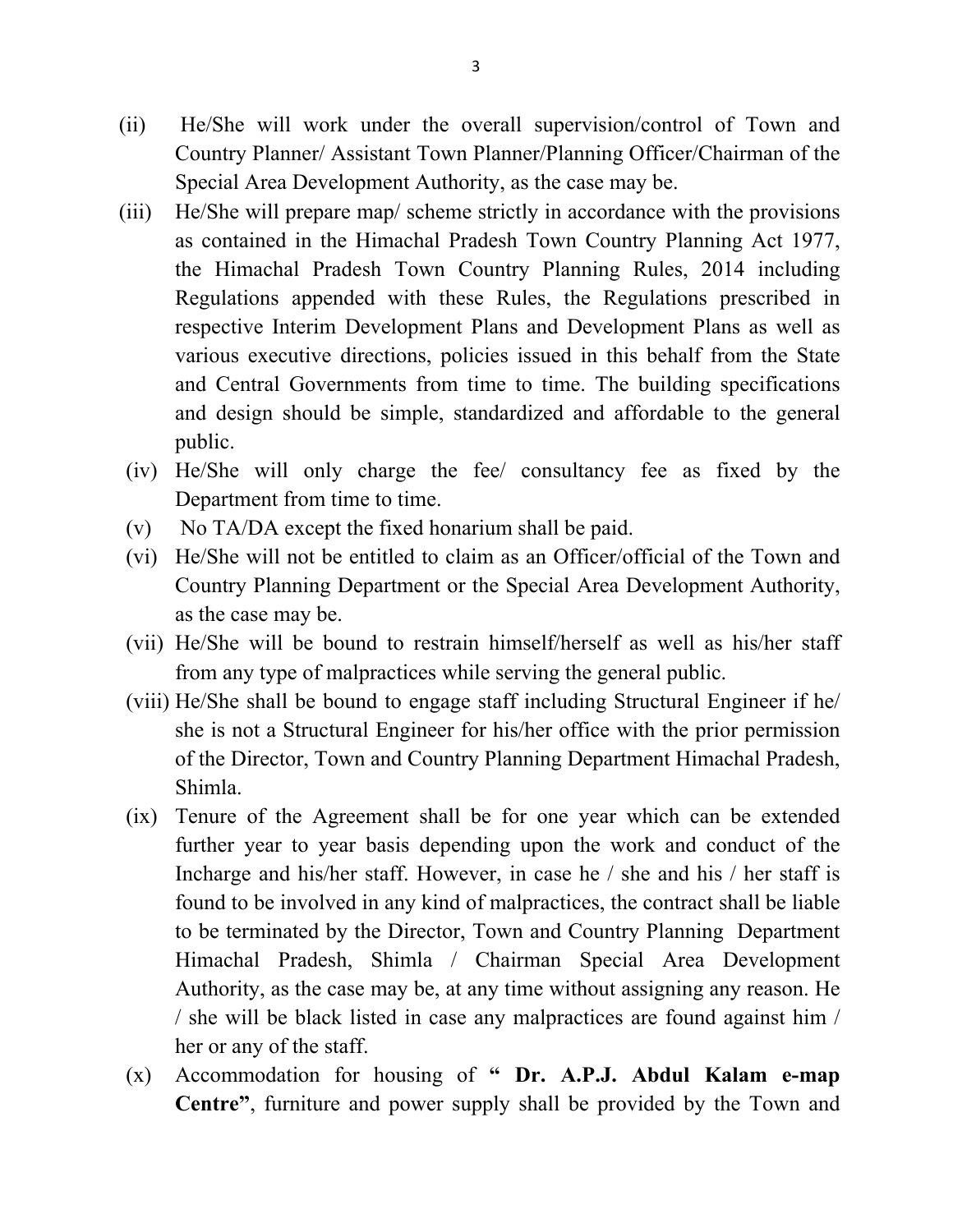Country Planning Department Himachal Pradesh / Chairman Special Area Development Authority free of cost, however, computer hardware/software, cartridge, stationery etc. is to be borne/arranged by the Incharge of the e-Map Centre at his/her own cost.

### **6. VIDEO SURVEILLANCE:**

 The **"Dr. A.P.J. Abdul Kalam e-map Centre"** will be under the Video Surveillance.

# **7. HONORARIUM AND OTHER CHARGES TO BE PAID TO THE INCHARGE**:

A fixed honorarium of Rs.15,000/- only (Rupees fifteen thousand only) per month for preparing upto 15 number of layout plans / building maps shall be paid. Thereafter an incentive  $\omega$  25% of the fee/charges on preparation of final map and acceptance by the concerned Town and Country Planner / Assistant Town Planner / Planning Officer / Chairman, Special Area Development Authority, as per their competence, shall be payable on the basis of rates as fixed below:-

| Sr. | <b>Description</b> | Area of land/                                        | Fee/           | <b>Remarks</b>          |
|-----|--------------------|------------------------------------------------------|----------------|-------------------------|
| No. | of work            | plot                                                 | <b>Charges</b> |                         |
| 1.  | 2.                 | 3.                                                   | 4.             | 5.                      |
| 1.  | Sub                | Upto 750 sqm                                         | Rs. 2500/-     | $25\%$ of fee as per    |
|     | division<br>of     | Above 750<br>1500<br>to                              | $Rs.3000/-$    | 4 shall<br>column<br>be |
|     | land.              | sqm.                                                 |                | paid in advance by      |
|     |                    | Above 1500 to 2500                                   | $Rs.3500/-$    | the client and the      |
|     |                    | sqm                                                  |                | remaining $75\%$ shall  |
|     |                    |                                                      |                | be paid on acceptance   |
|     |                    |                                                      |                | of<br>by<br>the<br>map  |
|     |                    |                                                      |                | authority concerned.    |
| Sr. | <b>Description</b> | of<br><b>Built</b><br>$\mathbf{u}\mathbf{p}$<br>area | Fee/           | <b>Remarks</b>          |
| No. | of work            | building at any level                                | <b>Charges</b> |                         |
| 2.  | Preparation        | Applicants belonging                                 | No fee         |                         |
|     | of building        | BPL/<br>Social<br>to                                 |                |                         |
|     | plan/              | Housing Schemes.                                     |                |                         |

## **8. MAP PREPARATION/CONSULTANCY FEE:**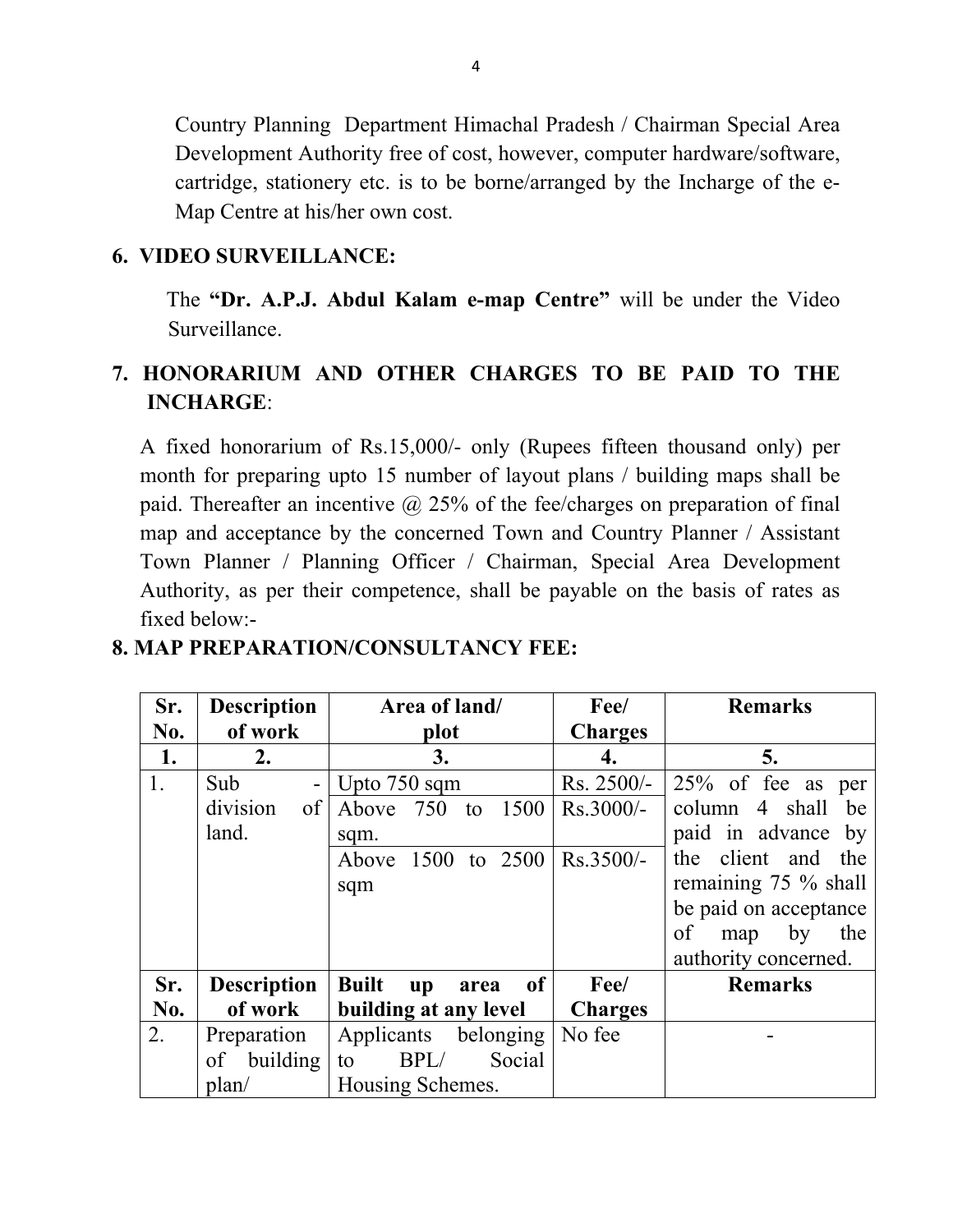|    | proposal     |                                             |              |                                       |
|----|--------------|---------------------------------------------|--------------|---------------------------------------|
|    | including    | Upto 50 sqm.                                | Rs. 2500/-   | (i) The rates quoted at               |
|    | location     | Above 50 to 75 sqm.                         | Rs.3000/-    | column No. 4 are                      |
|    | site plan.   | Above 75to 100 sqm.                         | Rs.3500/-    | residential<br>for                    |
|    |              | Above $100$ to $150$ sqm.                   | $Rs.4,000/-$ | buildings and shall                   |
|    |              |                                             |              | be increased $(a)$ of                 |
|    |              |                                             |              | 25%<br>for                            |
|    |              |                                             |              | commercial                            |
|    |              |                                             |              | buildings.                            |
|    |              |                                             |              | $25%$ of fee as<br>(ii)               |
|    |              |                                             |              | per column 4 shall                    |
|    |              |                                             |              | be paid in advance                    |
|    |              |                                             |              | $&$ the remaining                     |
|    |              |                                             |              | 75% shall be paid<br><sub>of</sub>    |
|    |              |                                             |              | on acceptance<br>the<br>by<br>map     |
|    |              |                                             |              | authority                             |
|    |              |                                             |              | concerned.                            |
| 3. | Preparation  | Applicants belonging                        | No fee       |                                       |
|    | of Structure | to BPL/Social                               |              |                                       |
|    | Design.      | Housing Schemes.                            |              |                                       |
|    |              | Upto 150 sqm.                               | Rs. 1500/-   | 25% of fee as per                     |
|    |              |                                             |              | 4 shall<br>column<br>be               |
|    |              |                                             |              | paid in advance<br>by                 |
|    |              |                                             |              | the client<br>and<br>the              |
|    |              |                                             |              | remaining 75% shall                   |
|    |              |                                             |              | be paid on acceptance                 |
|    |              |                                             |              | of map by the                         |
|    |              |                                             |              | authority concerned.                  |
| 4. | Site visit / | $@$ Rs.500/- per visit in                   |              | Inspection<br>(i)<br>at               |
|    | Consultancy  | case site is beyond a<br>road distance of 5 |              | planning<br>stage,                    |
|    | charges      | Kms.                                        |              | plinth, roof level                    |
|    |              |                                             |              | and on completion<br>of building work |
|    |              |                                             |              | would<br>be                           |
|    |              |                                             |              | mandatory.                            |
|    |              |                                             |              | (ii) Owners shall be                  |
|    |              |                                             |              | required to get the                   |
|    |              |                                             |              | site inspected from                   |
|    |              |                                             |              | professional.                         |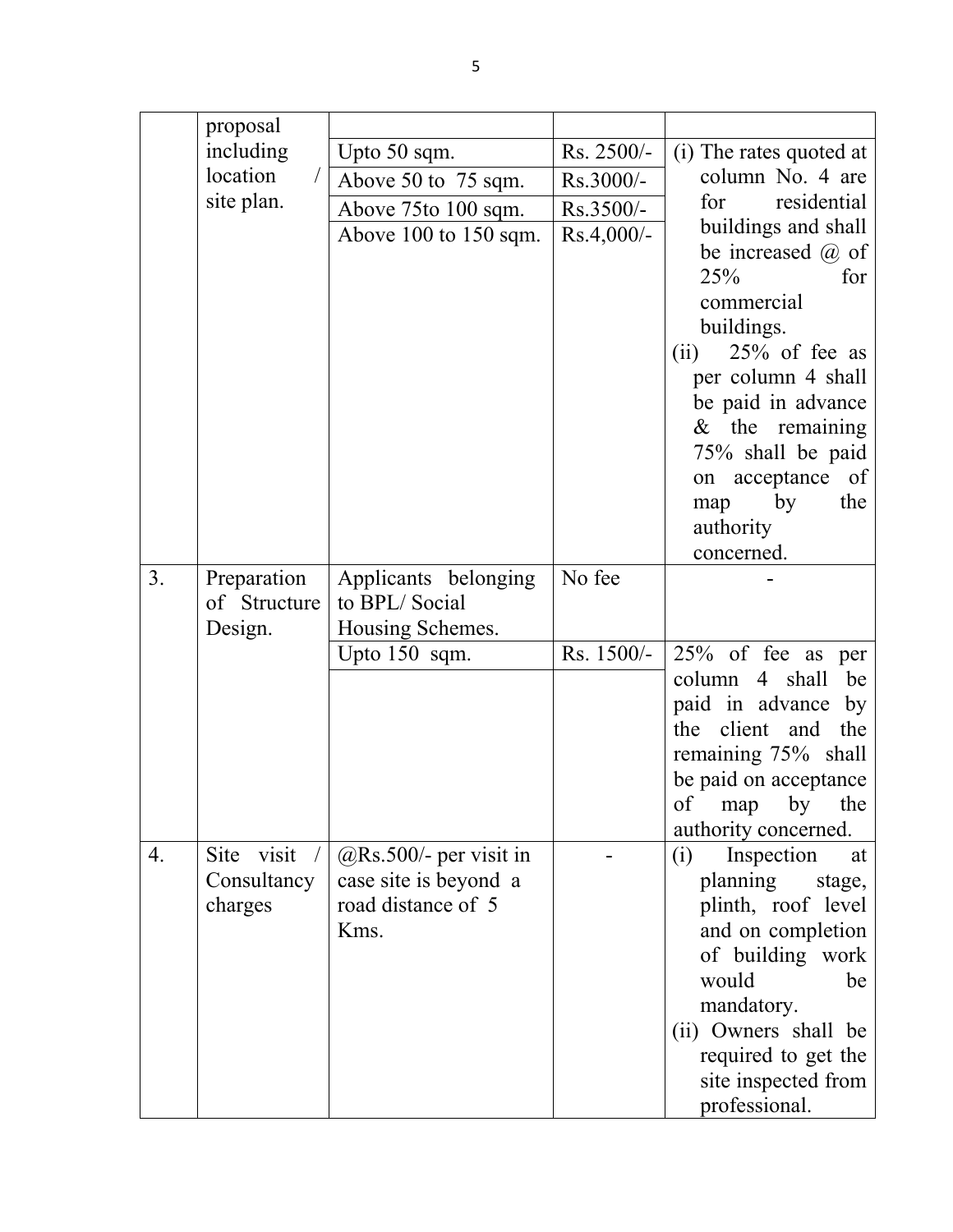### **NOTE:**

- (i) The 25% of the consultancy fee on account of preparation of maps / site visits / structural designs as Convenience Fund will be retained by the Director Town and Country Planning Department or by the Special Area Development Authority, as the case may be, which will be deposited in the Convenience Fund of the Town and Country Planning Department or in the Fund of concerned Special Area Development Authority, as the case may be.
- (ii) The Convenience Fund shall be utilized to pay honorarium to the Incharge of **"Dr. A.P.J. Abdul Kalam e-map Centre"**, for organization of public awareness workshops, for maintenance of e-map Centre, paying contingencies and other office expenses of e-map Centre etc.

### **9. WORKING SCHEDULE:**

Working schedule of the of **"Dr. A.P.J. Abdul Kalam e-map Centre"** will be as per Government norms.

## **10. HOW THE FACILITY IS TO BE AVAILED:**

The owner of the land/plot shall ensure to provide the following documents and fee to the Incharge of the of "**Dr. A.P.J. Abdul Kalam e-map Centre"**:-

### (i) **For Sub-Division of Land / Plot:**

 Owner of land / plot shall ensure to provide all the documents as prescribed in **Form-11** appended to the Himachal Pradesh Town and Country Planning Rules, 2014 including copies of Tatima, Jamabandi, demarcation report, photographs of land / plot and No Objection Certificate from the Himachal Pradesh Public Works Department and other authorities with 100% of fee as prescribed under clause (a) of sub-rule (2) of Rule 16 of the Himachal Pradesh Town Country Planning Rules, 2014.